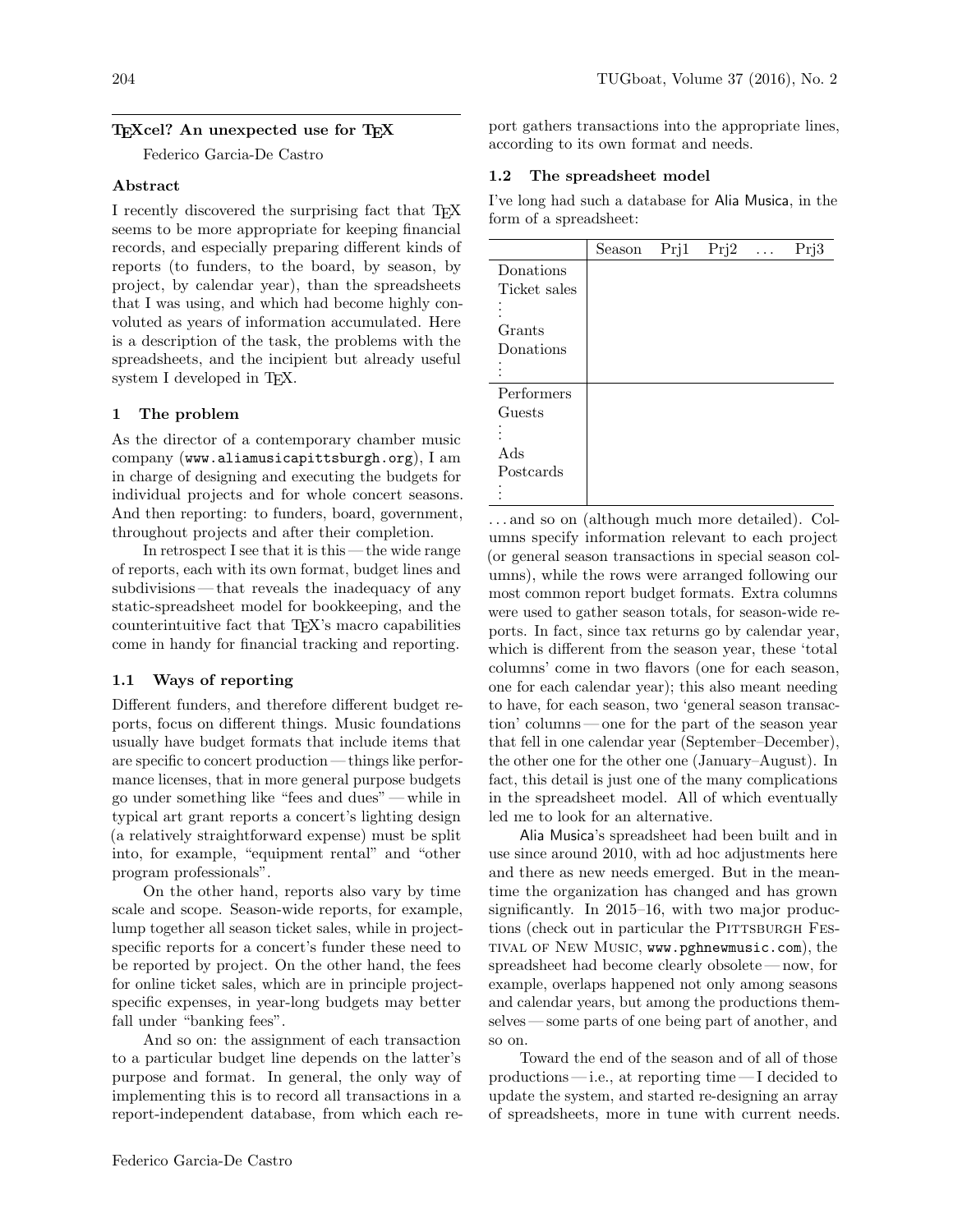I did not get far: the deficiencies of the spreadsheet model, as I found out, are structural, and not due to a particular design or implementation.

#### 1.3 Deficiencies of the spreadsheet model

- Dimensions: A spreadsheet is basically a table in two dimensions. At best, you can use a couple of tricks and count them as two additional pseudodimensions:
	- The user can attach 'notes' to each cell. In these notes, a total can be split into several components. For instance, the total ticket revenue of a concert can be input into the cell, with a note saying how much was door revenue and how much was online sales.
	- What a cell shows on the spreadsheet is the result of the formula contained in the cell. You can make use of this to record some extra information: "\$420" can be input, say, as "=0+320+(40+40)+20". At Alia Musica we used this trick to locate transactions by month: the above would mean "\$0 in January; \$320 in February; two transactions for \$40 each in March; and \$20 in April".

Of course these tricks do not provide for real extra dimensions: they afford extra information, but the processing program has no access to it e.g., reports have no way eventually to take only a subset of the components of the cell's total. The information can be recorded, but its actual use requires user intervention.

- User-time decisions: Transactions are input into the spreadsheet at different times (as they happen, or, more systematically, at month-end). That entails the ever-present risk of inconsistencies: where did we put parking expenses sometimes as meeting expenses, sometimes as travel expenses? What did we decide about the guest's payment, did we put all of it as "guest performer", or did we split it into "guest performer", "lecture honoraries", "per diem", or who knows what else?
- Completeness and feedback: Assume, however, that the inconveniences above can somehow be worked around: that the information is all consistently and clearly input into the big repository. Now the reports "simply" have to gather the relevant cells from here and there, according to their design.

An inescapable deficiency of the spreadsheet model shows up at this point: there is no mechanism to ensure that a) individual cells are not counted wrongly in two or more report lines, for which they might both be relevant; or  $b$ ) that all relevant transactions for a particular line are included — maybe there was one obscure one (an extra parking expense, an extra bank transfer fee) that doesn't come to mind when manually gathering transactions into the report.

#### 1.4 A necessary component: tags

Such reflection on the deficiencies of a spreadsheet points to one necessary component of any satisfactory system: assigning tags to transactions. A complete description of a transaction should be enough for the system to be able to pull it into whatever budget line each report needs. This in effect implements an open number of dimensions, and it even works toward the problem of user-time decisions: nothing prevents a report to gather tags for both "Fall 2015" and "Fall 15", relieving the user from having to remember a rigid list of possible tags.

Tags are implemented in financial tracking programs. But there are still problems: using tags typically involves dialog boxes, saving buttons, scrolling through lists... And in any case we still have the main problem of a spreadsheet model: nothing checks for completeness or duplications when at a later time the transactions are gathered into reports.

### 2 TEXcel

After realizing that the problem with my spreadsheet was not my particular spreadsheet, but the spreadsheet model itself, I came to wonder, almost as an afterthought, whether this was a task for TFX. The intuition was strong that there would be many problems, but that in principle something like this would be workable:

```
\deposit: 45.50 (Ticket sales, Festival
  subscription, Spring 2016)
\deposit: 8320 (Foundation Grant, T.W. Dunns
  Char. Fund, Fall 15)
...
\expense: 400 (Performer, Spring 16, Festival)
\expense: 19.80 (Stamps, Office expense,
  Mailing)
\expense: 1.59 (Facebook, Online advertising,
  Fall 2015)
\expense: 950 (Booklet printing, Festival)
...
```
With such a database (in a database "document"), reports could then be requested (in different documents) through something like this for a season-wide report:

```
\begin{expenseline}{Marketing}
  \include{Poster distribution}
```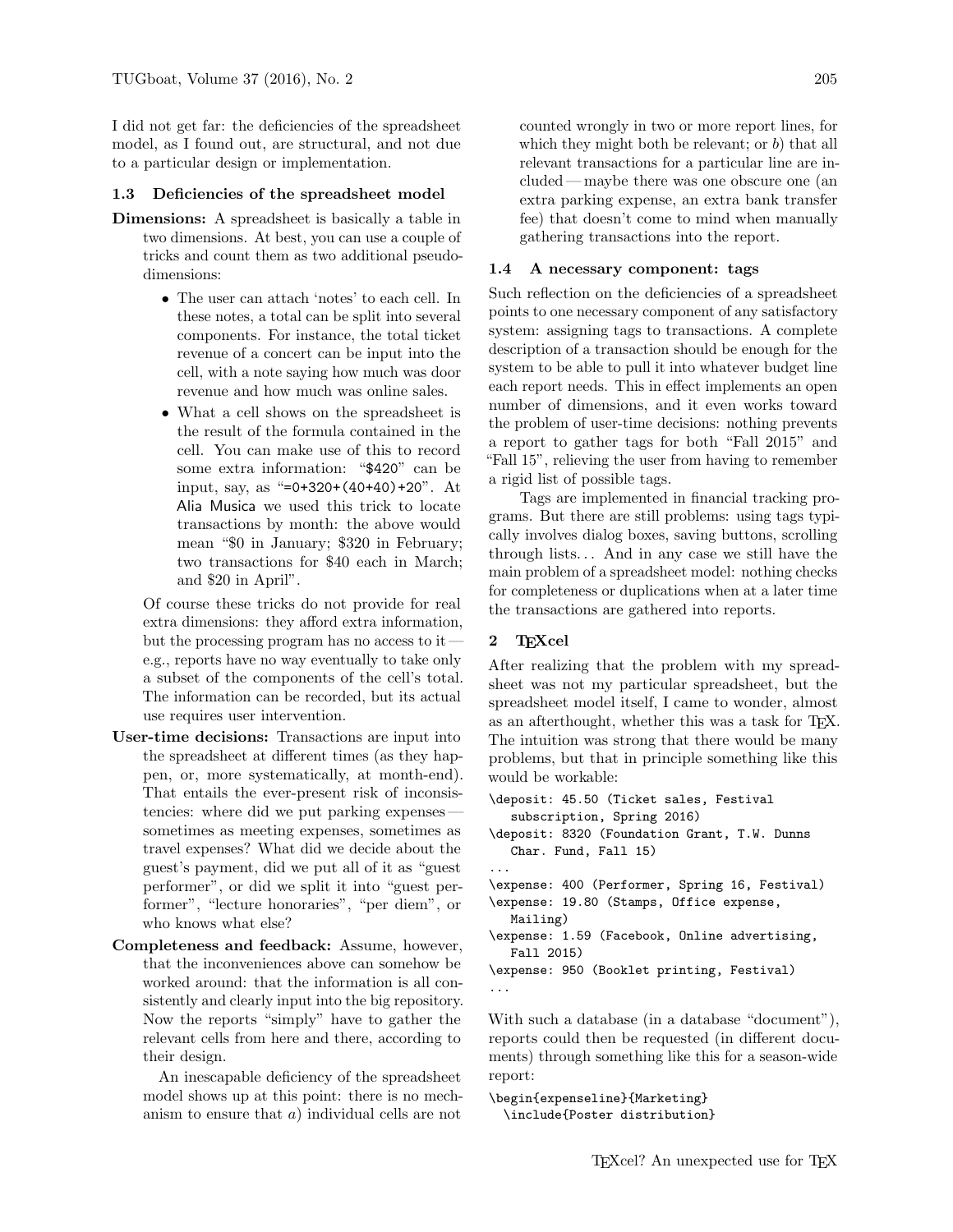```
\include{Poster printing}
  \include{Flyer printing}
  \include{Advertising}
  \include{Online advertising}
  \include{Booklet printing}
  \include{Booklet shipping}
  \include{Website}
  \include{Project website}
  \include{Postcards}
\end{expenseline}
...
Or for a project report:
\begin{expenseline}{Spring 2016}
  \include{Spring 2016}
  \include{Spring 16}
  \include{Sp 2016}
  \include{Sp 16}
\end{expenseline}
```

```
...
```
Indeed, this is the backbone of a system I have developed for financial tracking in T<sub>E</sub>X.

### 2.1 The basic \deposit and \expense

So, \deposit and \expense are at the base of the whole system. They do not really 'mean' anything by default: what exactly TEX does when it finds them depends on the task at hand, as explained in a moment. This flexibility, and in general T<sub>EX</sub>'s ability to define anything as anything, is a key reason why TEX turns out to be an appropriate environment for financial tracking.

Thus, \deposit (\expense is fully analogous) is defined, at bottom, as follows:

```
\long\def\deposit: #1 (#2){%
    \ifreporting
        \ifnum\yearindex=\z@
            \@deposit: #1 (#2)\relax
        \fi
   \else
        \@addtoacct{\acct}{#1}%
   \fi
   }
```
It's a simple fork: if we are compiling a report (gathering transactions from the repository into the appropriate budget lines of a report), we'll do one thing (\@deposit), and we'll need the comma-separated list of tags that comes as #2. Otherwise, in the database document, the transaction is merely being recorded, and we'll just update the corresponding account's balance through \@addtoacc, for which the tags are unimportant and we focus only on the amount  $(\texttt{\#1})$ .<sup>1</sup>

\@addtoact has an extra argument, passed on to it by \acct, as seen above. This is because the transactions are entered within one of three LAT<sub>EX</sub> environments, one for each of Alia Musica's accounts: checking (in which case  $\text{icot}$  is defined as "chk"); money market ("mmk"); and PayPal ("ppl").

In fact, the latter illustrates another use of the flexibility of **\deposit**. In PayPal transactions, every deposit has a fee. Accordingly, the paypal environment in TFXcel redefines \deposit to take care of both the revenue amount and the associated fee. For example, a ticket sale could be:

```
\deposit: 15-.62 (Ticket sales, Spring 16)
```
Within the paypal environment, TFXcel then knows to add \$15 and subtract 62 cents (and, furthermore, it knows that the \$15 is 'ticket sales' and the −.62 is 'bank fees').

# 2.2 Convenience bundling macros

Transactions like ticket sales are (hopefully) very frequent, and there's no point in requiring the corresponding tag from the user. Ticket sales also come in groups (more than one at a time). So, TEXcel has a further macro, \tickets (a straightforward front-end for \deposit), that takes care of it:

```
\tickets: 30-1.17, 60-2.04 (Fall 15)
```
There are similar 'shorthand' macros throughout the system, including \donation and recurring expenses like \stamps, \servicecharge, and so on, all of which built on top of the basic \deposit and \expense.

One such macro is **\check**. T<sub>E</sub>Xcel provides for an independent database of checks, where checks are defined in full detail. The transaction database can then call checks up through

```
\checks1131-1136,1138,1140,1141,1143-1150.
\checks3153,3177-3193,3195-3199.
\check3176
```
(notice the flexibility in syntax!) This saves a lot of time when entering the transactions, and in addition is extremely useful to keep track of checks that have been issued but not cashed yet.

In the spreadsheet model in use until now, uncashed checks have been a source of nearly-intractable discrepancies between projected budgets, reports, and account balances. With T<sub>E</sub>Xcel this is no longer a problem: \check, \checks, etc., can themselves be redefined for any purpose (just as \deposit and \expense) — notably, to run through the checks and make a list of pending liabilities.

<sup>&</sup>lt;sup>1</sup> Now looking at the definition, I can't see a reason for the immediate handling of the arguments; \deposit could simply

let \@deposit and \@addtoact pick them up later. This (and the \long, by the way) must be a residue from some initial try or a different basic model. The wonders of organic growth.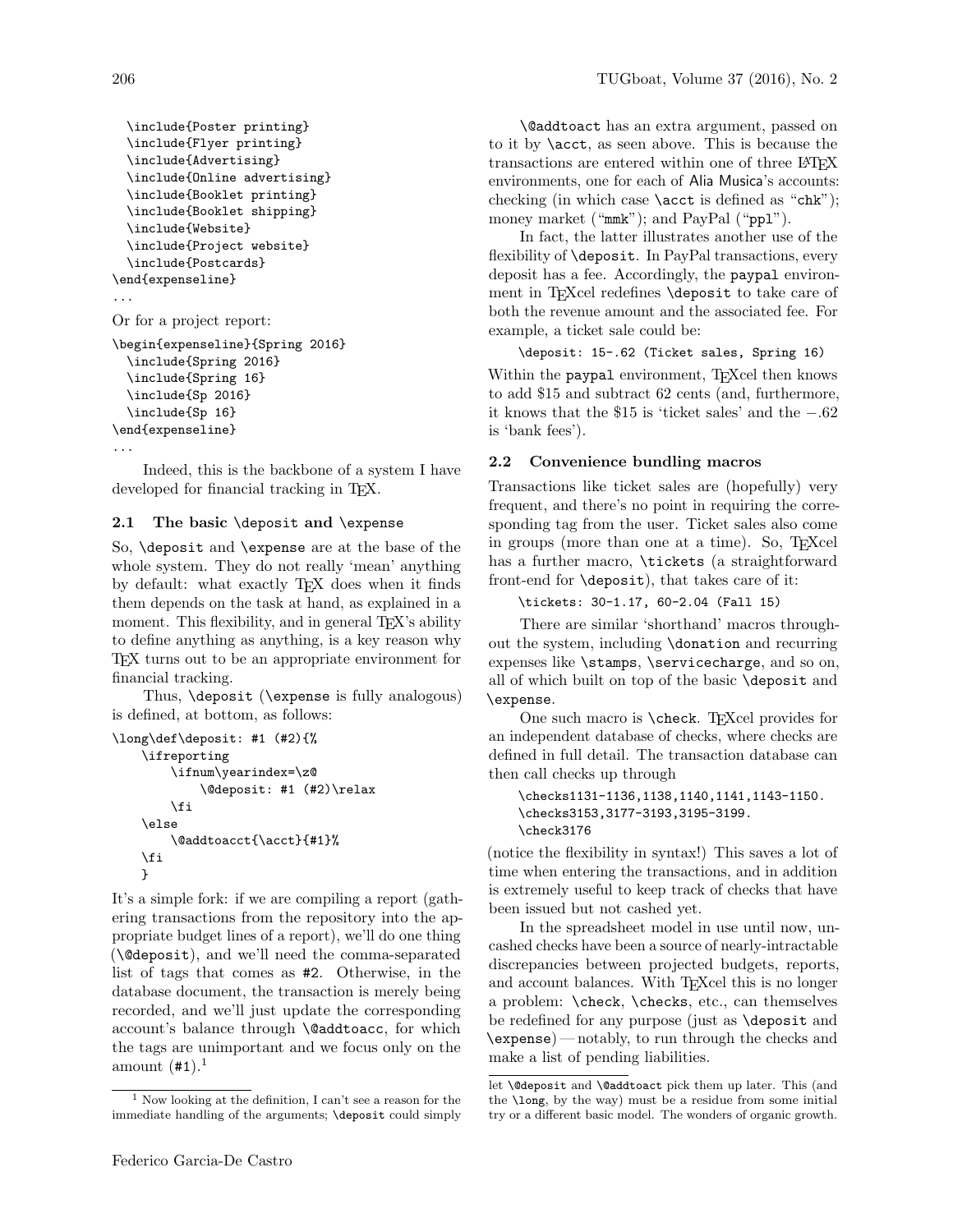## 2.3 Time-based reporting

A further utility worth noting: as mentioned above, reports can go by season (September–August) or by calendar year. This was a tough nut to crack, not least because sometimes a season has revenue and expenses that happen actually before the beginning of the season (a grant that's awarded in July, say), or after its end (a check that we only get in September). This is the reason for \yearindex above in the definition of \deposit. The internal mechanism will be detailed below. At user entry time, any transaction can be recorded as the argument of \late or  $\text{/early}$ — T<sub>E</sub>Xcel will know what to do with it.

This means that T<sub>E</sub>Xcel keeps track of the time transactions occur. In fact, the user actually enters transactions within new LATEX environments for the months—\begin{January} and so on. (So, each month has three nested environments, for each of the accounts.)

This brings a major benefit over the spreadsheet model: the time dimension is preserved. Back in the spreadsheet, with transactions assigned vertically by project/season and horizontally by budget line, there was no way to keep track of exact account balances by date. When discrepancies occurred at reporting time, locating them required going over all the statements manually, one by one, until something popped up. In contrast, with the month environments in T<sub>E</sub>Xcel, the system is able to report account balances at the end of each month— catching a discrepancy is now trivial.

#### 2.4 Automatic consistency checking

Beyond all the above features and benefits, probably the most important utility offered by the new system is the automatic check for duplications and omissions. When compiling a report, the user instructs T<sub>EXcel</sub> to gather transactions by tag into different budget lines. To repeat an example from above:

```
\begin{expenseline}{Marketing}
    \include{Poster distribution}
    \include{Poster printing}
    \include{Flyer printing}
    \include{Advertising}
    \include{Online advertising}
    \include{Booklet printing}
    \include{Booklet shipping}
    \include{Website}
    \include{Project website}
    \include{Postcards}
\end{expenseline}
```
Other expenseline environments include, for example, performer honoraria (tags like 'performer', 'performers', 'conductor', 'soloist', etc.), operation

expenses ('insurance', 'office supplies', etc.), and so on.

After the series of user-requested expense (or revenue) lines, TFXcel automatically compiles a further list, "Unassigned Transactions", of those which were not included (probably due to the user's unintentional omission) in any of the environments.

On the other hand, the system keeps track of which transactions have already been assigned, and if a later budget line matches an already used tag, it will warn that the transaction number x on month  $y$ was already counted in section z.

With these two features, the system provides reliable consistency and completeness checks, a major advantage over any static tracking system.

#### 2.5 Programming tricks

It is still the case that T<sub>E</sub>X is not exactly the most adequate programming environment for either database or spreadsheet handling. There are some structural limitations to what T<sub>E</sub>X can do—no easy alphabetization, for example, and a certain clumsiness in holding information for later use, which all but discourages trying to present the report in table form. (TEXcel makes LATEX sections for each budget line, an itemize environment for each tag included, followed by a total of the transaction amounts for each section.)

Even those features that are implemented required a bit of hacking. Here are some of the most interesting tricks.

Arithmetic We're dealing with dollars and cents, but T<sub>E</sub>X's arithmetic is limited to integers... At first I used the trick of dealing with dollar amounts in "dimen" registers— TEX is good at arithmetic with lengths and dimensions. It was a little funny that all amounts reported by TEXcel would have "pt" after them, but one could live with that.

I thought I was so clever. The problem, of course, is TEX's upper limit — a sum like 35000 is a longer dimension than TEX can handle. I tried to salvage this by working in terms of 'scaled points' (the true internal unit that TEX uses, much smaller physically and therefore with a much much higher upper limit). But TFX still presents dimensions translated into normal pt units — so that the numbers reported would be meaningless. (And if you simply try to reconvert pt into sp right before typesetting, you again exceed TEX's numeric limit.)

There was no other way than to implement decimals "manually". I checked a couple of existing packages, but in general they provide for